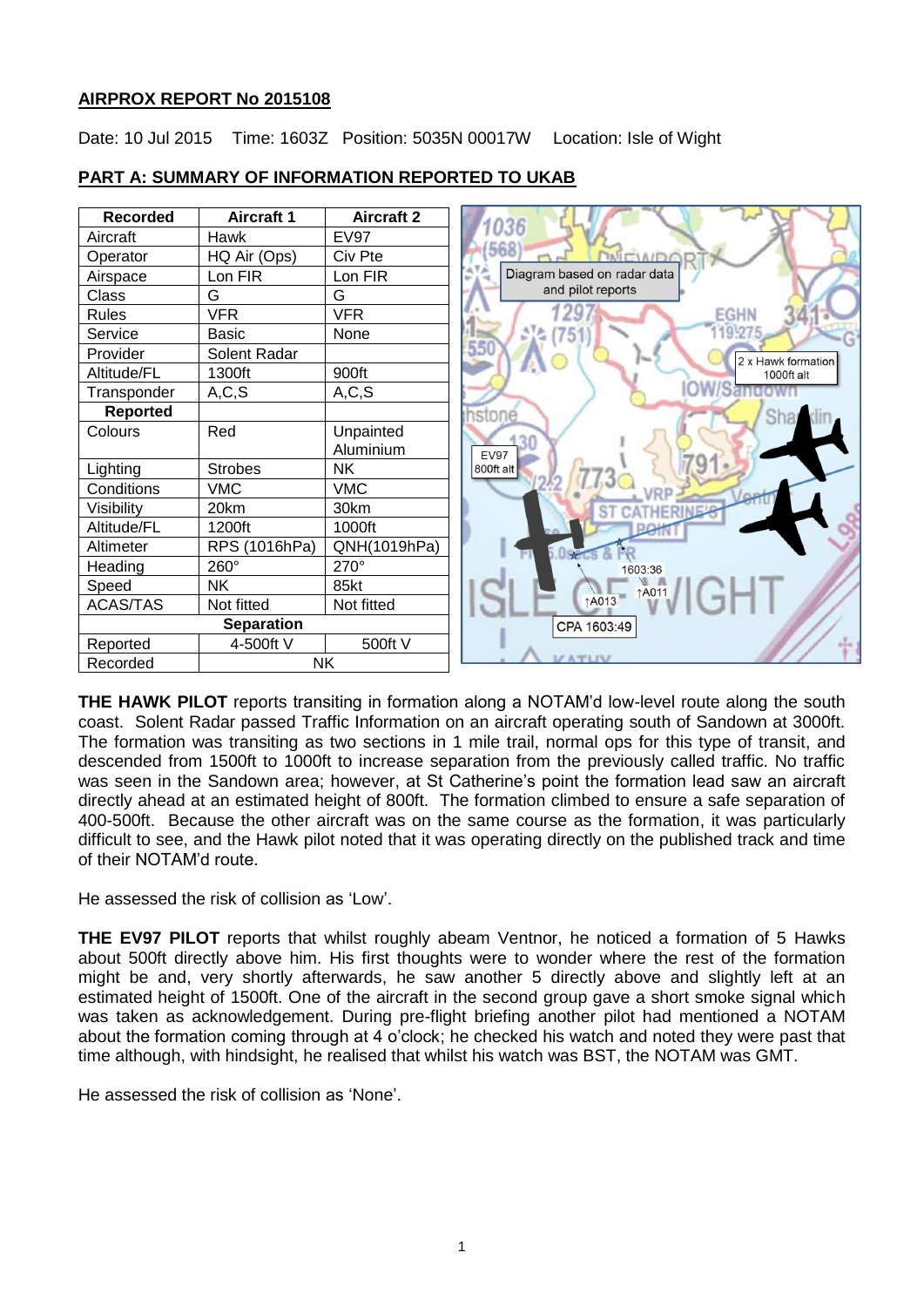# **Factual Background**

The weather at Southampton was reported as:

METAR EGHI 101550Z 16005KT 090V230 CAVOK 22/09 Q1017

The NOTAM issued for the Hawk formation transit is reproduced below:

**A)** EGTT **B)** 1507101535 **C)** 1507101631 **E)** 511951N 0000157E (BIGGIN HILL) 1545 FORMATION TRANSIT BY RED ARROWS ACFT ROUTING: 511757N 0001232E (SEVENOAKS) 1547<br>505353N 0004139E (E HASTINGS) 1552 505353N 0004139E (E HASTINGS) 1552<br>504404N 0001445E (BEACHY HEAD) 1555 504404N 0001445E (BEACHY HEAD) 504004N 0003937W (OVER SEA) 1601 503525N 0011740W (ST CATHERINES POINT) 1605 503827N 0015702W (N SWANAGE) 1609 505043N 0021343W (E BLANDFORD FORUM) 1612 510354N 0022112W (E WINCANTON) 1614 512348N 0032036W (CARDIFF) 1621 FORMATION PLANS TO TRANSIT AT 500-2000FT AGL. TIMINGS, HGT AND ROUTE ARE APRX AND MAY CHANGE DUE TO WX OR OTHER REQUIREMENTS. 2015-07-0453/OPS 2 **F)** SFC **G)** 3000FT AMSL

#### **Analysis and Investigation**

## **CAA ATSI**

The EV97 was not under any ATC service and reported flying at approximately 1000ft. The 10x Hawk aircraft were flying in two formations of 5 and were routing westbound from the Hastings Area, south of the Isle of Wight and Bournemouth before tracking towards Cardiff.

At 1558:52 the Hawk aircraft called Solent Radar and a Basic Service was agreed. At 1601:48, the Hawk requested generic Traffic Information. The Solent Radar controller advised the Hawk that there was one contact observed west of Sandown indicating 3000ft and not working Solent Radar. Solent Radar would have utilised their own primary radar, but coverage below 2000ft is poor south of the Isle of Wight. (SSR coverage from Pease Pottage is provided to Southampton via Swanwick). A review of the radar at 1601:48 showed the Hawk aircraft approximately 10nm south of Portsmouth heading west at 1200ft and the traffic that Solent Radar advised at 3000ft west of Sandown. Although the radar did indicate a couple of other contacts around the eastern side of the Isle of Wight approximately 2 minutes prior to the Hawk request, these were intermittent and were not evident when the Hawk requested Traffic Information.

The Swanwick MRT radar continued to show the Hawk at 1200ft until west of St Catherine's Point when it faded from radar cover just prior to a transfer of communication to Bournemouth. It was not possible to establish a CPA as the reporting aircraft was not visible on radar.

No mention of the Airprox was made at the time. Under a Basic Service a controller is not required to monitor a flight and the pilots are responsible for collision avoidance.

#### **UKAB Secretariat**

Both pilots shared an equal responsibility for collision avoidance and not to operate in such proximity to other aircraft as to create a collision hazard<sup>1</sup>. If the incident geometry is considered as overtaking then the EV97 pilot had right of way and the Hawks were required to keep out of the way of the other aircraft by altering course to the right<sup>2</sup>.

 $\overline{\phantom{a}}$ 1 SERA.3205 Proximity.

 $2$  SERA.3210 Right-of-way (c) (3) Overtaking.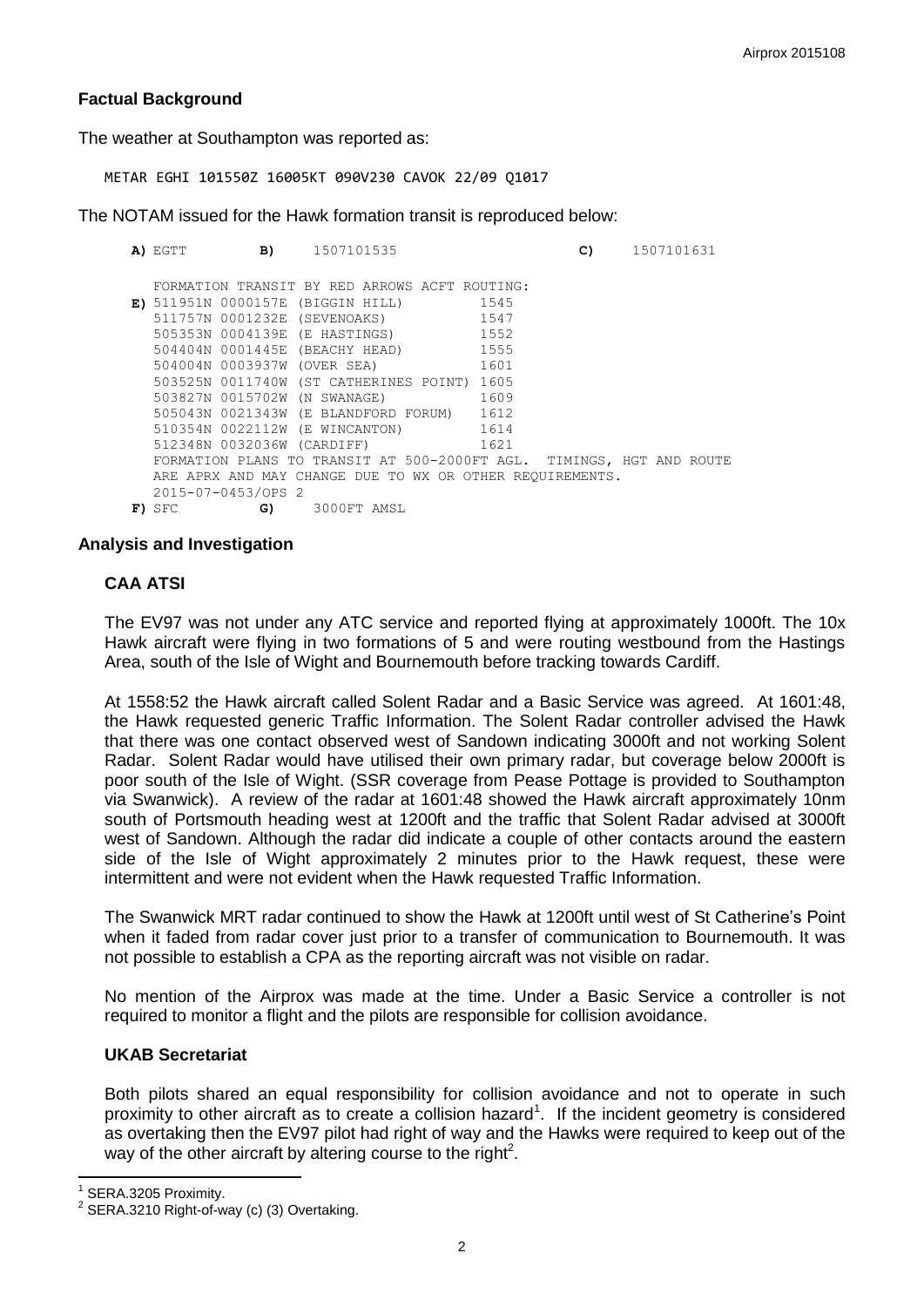## **Comments**

#### **HQ Air Command**

All parties involved in this incident were entitled to be operating in the airspace in which they were flying. It appears that there was an expectation on the part of RAFAT that the NOTAM issued would discourage GA from operating on the published route. However, it is also possible that the NOTAM may actually attract other aircraft in the hope of getting a view of The Red Arrows in transit. The RAF Events Team receives many requests for appearances by RAFAT and, on occasion, these requests can be satisfied as the Team transits from one venue to another; it is unclear in this case whether or not the chosen routing was to enable satisfaction of any requests. That said, The EV97 pilot was aware of the NOTAM but assessed that the NOTAM was no longer valid as he had mistaken GMT for local time. The barrier of an Air Traffic Service in this case was weakened due to the low-level radar detection difficulties in the area – the choice of a Basic Service over a Traffic Service probably had little effect on the outcome. Neither the Hawk nor the EV97 had ACAS fitted, but both were transponder equipped, so it is likely that had either aircraft been equipped with an ACAS then this barrier to MAC would have been present. Once again, the utility of a robust lookout scan when operating in Class G airspace has been highlighted by this incident.

#### **Summary**

An Airprox was reported on  $10<sup>th</sup>$  July 2015 at 1603 between a formation of Hawks and an EV97. The Hawks were transiting at 1000ft and receiving a Basic Service from Solent Radar when two of the pilots saw an EV97 ahead and slightly below, the formation climbed to increase separation. The EV97 pilot was at 900ft and was not receiving an ATS, he saw the formation of Hawks after it had climbed and no avoiding action was required.

### **PART B: SUMMARY OF THE BOARD'S DISCUSSIONS**

Information available consisted of reports from the pilots of both aircraft, radar photographs/video recordings, and reports from the appropriate ATC and operating authorities.

The Board first looked at the actions of the Hawk pilots, some members wondered whether they had an expectation that other aircraft would avoid their NOTAM'd routing and were surprised to see another aircraft. Military members assured the Board that the Hawk pilots were well aware that their NOTAM was just advisory, and that other aircraft were entitled to be there; it was the fact that the other aircraft, being on the same track, had been particularly difficult to see that had caused them concern. Once they had seen the EV97, the Board noted that they had taken appropriate avoiding action early enough to ensure the situation didn't deteriorate. Some members commented that, in ideal circumstances, a Traffic Service would have been preferable for the Hawks' transit, but it was noted that the radar coverage wasn't very good in this area, and therefore they were unable to receive anything other than a Basic Service, (albeit that Solent radar had provided Traffic Information on traffic that they could see in the area).

Turning to the EV97 pilot, the Board thought that, although he was aware of the NOTAM, it was unfortunate that he had not assimilated that its timings referred to GMT rather than local times. Had he checked the NOTAM carefully then he may have been more aware of the Hawks transiting through, and may have chosen a different routing entirely. Members opined that this again highlighted the need for thorough pre-flight planning, and meticulous scrutiny of NOTAMs in particular, no matter how short a duration or local the flight might be.

For a while, the Board debated whether the EV97 pilot's NOTAM awareness and associated timing error was the cause of the Airprox. However, in the end, they decided that, irrespective of the NOTAM issue and the wisdom of avoiding it or not, because this was Class G airspace, the EV97 pilot was perfectly entitled to operate where he did and so they decided that the cause was simply a